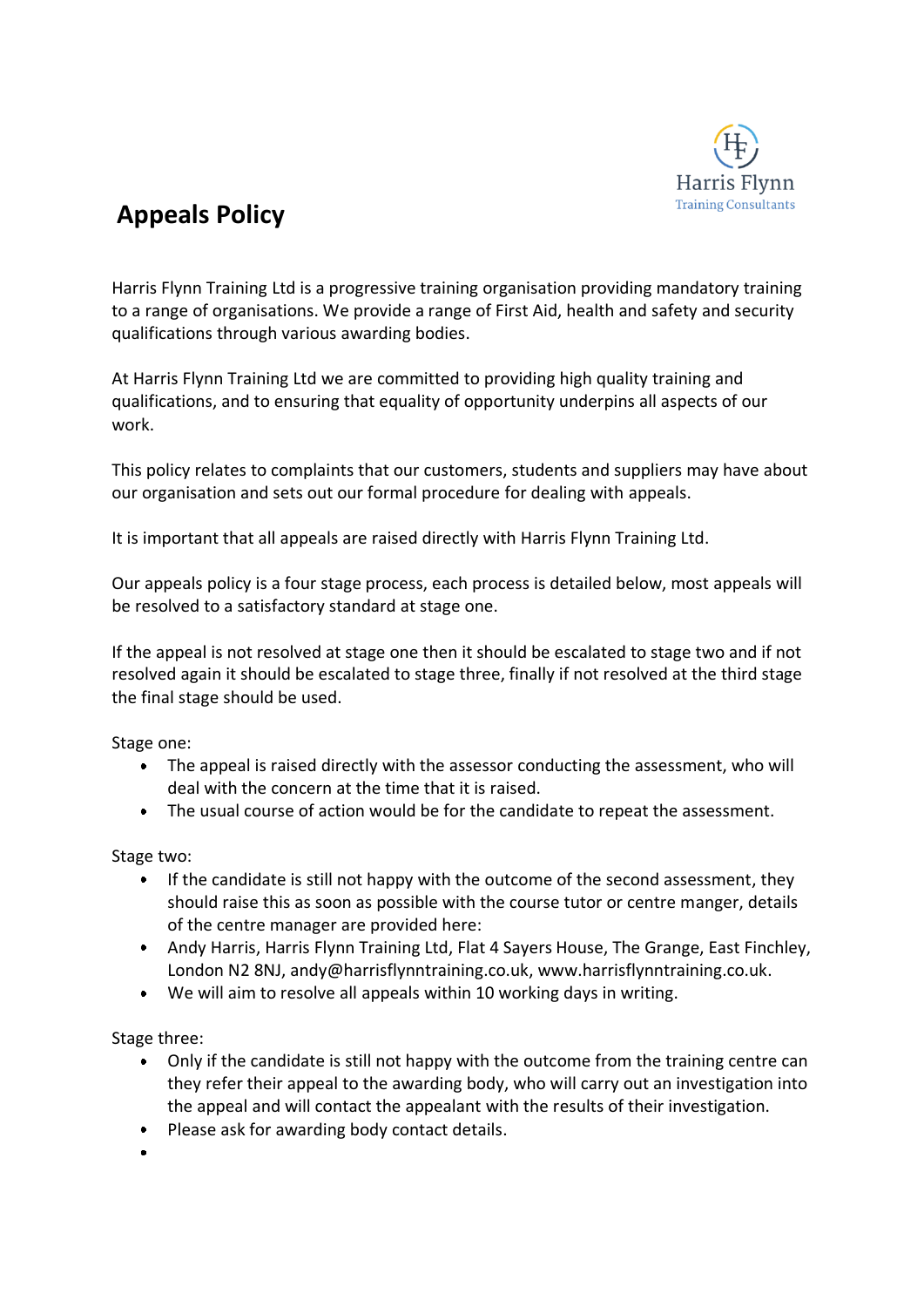Stage four:

Stage four is the final stage of the appeal, if your appeal has not been resolved, you can take your appeal to Ofqual, CCEA regulation or QiW using their appeals procedure, however, you must have exhausted all options above.

You can make us aware of your appeal by letter, phone or email.

## **Office of Qualifications and Examinations Regulation**

Earlsdon Park, 53-55 Butts Road, **Coventry** CV1 3BH

**Telephone:** 0300 303 3346 (Lines are open Monday to Friday, 9.00am to 5.00pm)

**Textphone:** 0300 303 3345

**Fax:** 0300 303 3348

**Email:** [info@ofqual.gov.uk](mailto:info@ofqual.gov.uk)

## **Qualifications Wales**

Q2 Building Pencarn Lane Imperial Park Coedkernew Newport NP10 8AR

**Email:** [contact@qualificationswales.org](mailto:contact@qualificationswales.org)

**Policy:** http://qualificationswales.org/media/1444/281015-reg-complaints-awardingbodies.pdf

## **CCEA Regulation**

Marisa Getgood *(Complaints Co-ordinator)* **CCEA** 29 Clarendon Road Clarendon Dock Belfast BT1 3BG **Email:** [mgetgood@ccea.org.uk](mailto:mgetgood@ccea.org.uk?subject=Complaint%20Notification) **Telephone:** +44 (0)2890 261407 **Fax:** +44 (0)2890 261234 **Text Phone:** (0)2890 242063

You need to provide regulators with the following information:

What the appeal is about